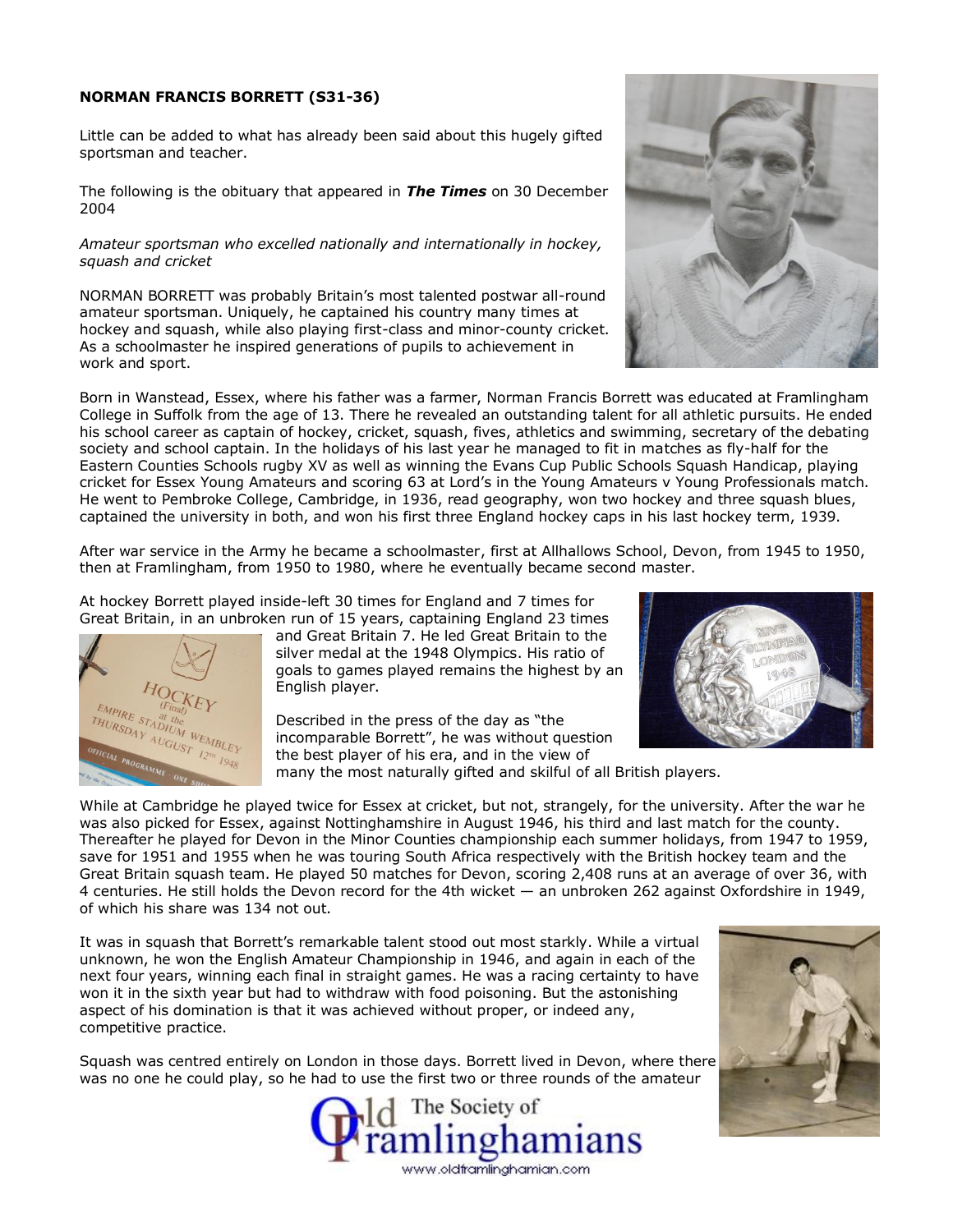championship each year to get his eye in. The other competitors all played regular top-class squash in London.

He captained the England and Great Britain squash teams, playing 12 times for England when hockey and school commitments permitted. Until 1952 he had lost only once to any amateur in the world since the war.



He played golf to a handicap of 4, accumulated enough tournament ranking points to qualify for the Wimbledon tennis championship, but was too busy to enter, and was invited by a friend to be his co-driver in the Le Mans 24-hour race — an invitation he declined. He was president of both the Squash Racquets Association and the Hockey Association as well as chairman of the England



hockey selectors, president of the Travellers Hockey Club, a member of MCC, the Tramps, the Gentlemen of Essex, the Jesters and numerous other clubs. He wrote two well-received instructional books on hockey.

The war deprived him of the years between 22 and 29, otherwise his sporting record would have been even more extraordinary. At the age of 35 arthritis was diagnosed in both hips. He continued to play international squash until the age of 38, and Devon county cricket until 42, subsequently undergoing four hip replacements which left him crippled in later years.

He is survived by his wife Mullie, whom he married in 1940, and by their two sons, Anthony and Timothy.

*Norman Borrett, amateur sportsman, was born on October 1, 1917. He died on December 10, 2004, aged 87.*

Original Article: The Times - [30 December 2004](http://www.timesonline.co.uk/article/0,,60-1418833,00.html)



#### **Tribute by Richard Sayer (S56-61) at the funeral on 16th December 2004.**

Let me first give some dates and events to put a context to Norman's long life. I will then give a few reminiscences about him, garnered from a wide variety of sources, to give something of the character of the man, my brief from Tony and Tim having been to be rude and irreverent – not that I will follow that injunction to the letter. After all I spent 5 years of my life doing what I was told by their father, so a little disobedience is perhaps overdue.

#### **First, family background.**

Born on the first of October 1917 in Wanstead Essex, the second of two sons of Walter and Alice, farmers in the Essex countryside that was then Barking and Dagenham.

Both boys went to Framlingham College in Suffolk from the age of 13. Both of them loved and played all games. Charles, a year older than Norman, was a fine sportsman and in particular a rugby player and was captain of rugby at Framlingham for two years. He went to Cambridge, was called to take holy orders, became a fine parish priest and ultimately an archdeacon. He died in 2000 at the age of 84. His son Andrew is reading for us today.

#### **Second, Norman at Framlingham** - a very brief review:

The first mention of Norman in the school magazine was, one might be surprised, for his acting ability. Cedric Hardwicke was the judge of the house plays in December 1931 and was impressed by Norman *"Made up perfectly as a modern flapper with ginger hair and a hat at a marvellous angle".*

His acting talent saw further expression as a sixth-former when he appeared in the role of Casca in Julius

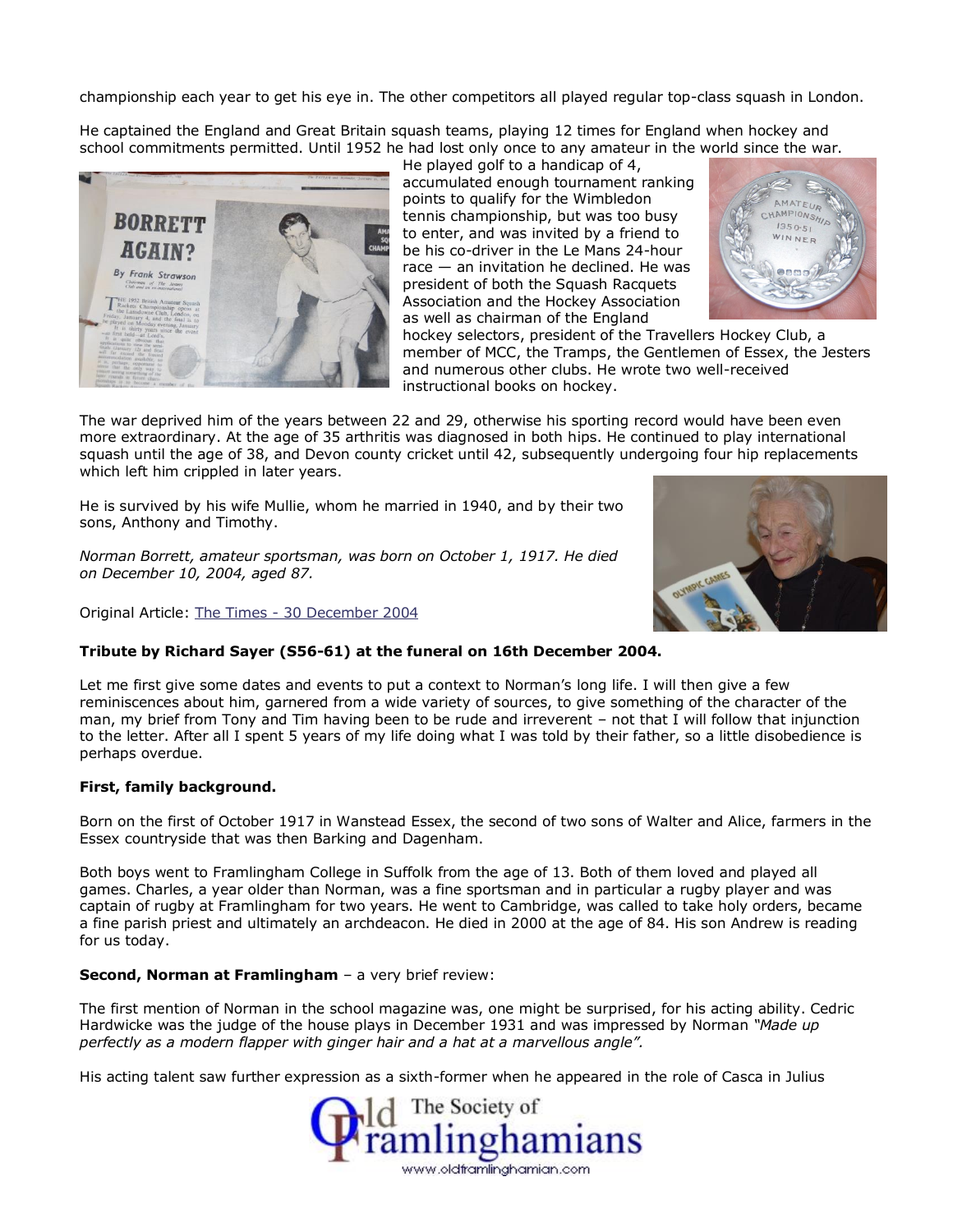Caesar. Casca is you will recall the one who kills Caesar. Norman's squash-playing wrist had clearly developed already, as the magazine observed that his *"tremendous initial stab would have finished off a lesser man than Caesar."*

At sport, he was outstanding. He also excelled in other areas. I will just say this: He ended his school career as captain of hockey, cricket, squash, fives, athletics and swimming, secretary of the Debating Society and School Captain. In the holidays of his last year he managed to fit in matches for the Eastern Counties Schools rugby XV, winning the Evans Cup Public Schools Squash Handicap, playing cricket for Essex Young Amateurs, and scoring 63 at Lord's in the Young Amateurs v Young Professionals match.

#### **Cambridge**

He went to Pembroke College, Cambridge, played for Pembroke at all games, won three squash and two hockey blues, and captained the University at both games. He was a member of the Hawks Club, and enjoyed a busy life. On the academic front, suffice to say, as he put it to me, he devoted most of his energies to sport. He was content with the third he finally obtained.

He planned to become a schoolmaster but the war started a mere two months after he came down from Cambridge, a war in which he had little opportunity in the Army to play any sport.

**He married** his child-bride Mullie on August 31st 1940. There were two children of this marvellous marriage – in 1942 and 1950 - Tony and Tim, two boys in whom one can see so much of their father, but fortunately for them, (and us!), there is also a lot of their marvellous mother too.

#### **Teaching –Allhallows 1945 to 1950. Framlingham 1950 to 1980.**

It was therefore not until late1945 that he became a schoolmaster, at Allhallows School at Lyme Regis in Devon. Tony Watson was a pupil there in September 1945 and recalls Norman's arrival, accompanied , in his words, *" by a most beautiful wife, and a three year old son who spent time hitting a ball in the squash court with a cut-down racquet Norman had created for him".* 

For Tony, Norman was *"a very fine teacher"*, who in one year dragged Tony's abysmal history up to school cert standard and his geography up to a 96% pass mark. Both Tony and another pupil who arrived at Allhallows in the late 40s, Stuart Macgregor, recall Norman's individualistic classroom disciplinary methods; the wooden backed blackboard dusters and 'the arsenal of chalk' lined up on Norman's desk. "*Norman had the ability*, they separately told me, *to write on the board with one hand while launching a board-duster over his shoulder with the other with unerring accuracy just over the head of the errant child. He also kept a bucket of water at the front of the class into which one's head was plunged for any extreme folly. No-one complained and he always had our total attention!* As Stuart added, somewhat superfluously, *'I don't think these methods would be encouraged today.'*

Those OFs who have contributed to the OF website debate about Norman's hockey stick Willie, and its occasional disciplinary outings, will relate to that.

#### **Sporting Achievement**

I am not going to dwell on this, as we can read the detail of his extraordinary multiple career elsewhere. I will simply recite the barest of bones of those achievements. It should be born in mind that Norman lost the years between 22 and 29 to the war. But for that his achievements would have been even more remarkable.

**Hockey:** Norman played hockey 30 times for England and 7 for GB, in an unbroken run of 15 years, captaining both. He led GB to the silver medal at the 48 Olympics. He enjoyed that but he wasn't so happy about only finishing second. He was, as the inside-left, the constructive, scheming provider of the passes from which the strikers were to score the goals. This role he of course carried out to perfection as the early results show - USA nil - GB 11 (Borrett 6); Afghanistan nil - GB 8 (Borrett 4).

He was described in the press of the day as "the incomparable Borrett", and was without question the best player of his era. In the recently expressed view of at least one player who played against him at the end of his career he was *"the most naturally gifted and skilful British player I have ever seen".*

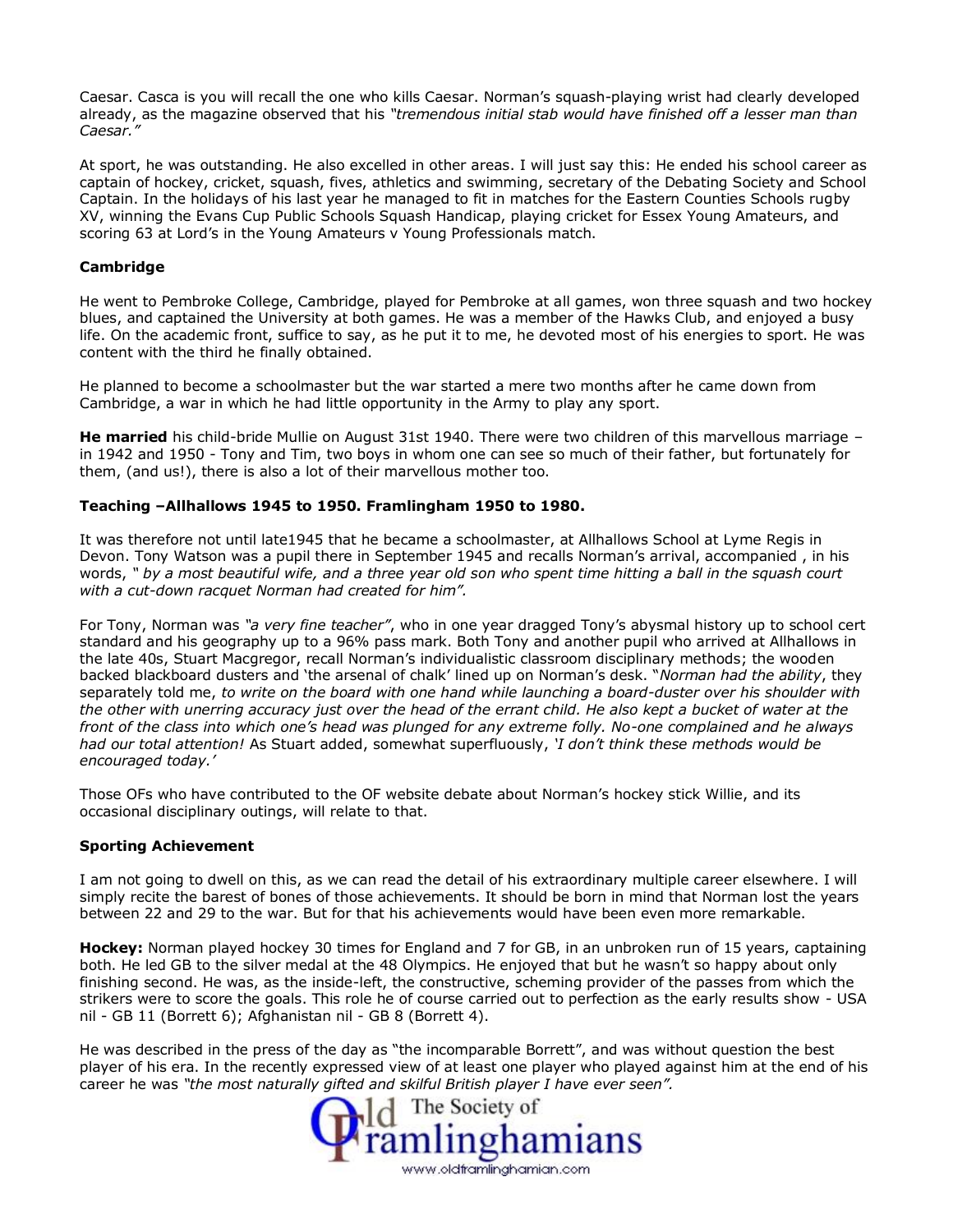**Cricket:** Whilst at Cambridge he played twice for Essex , but not, strangely, for the University, particularly when in the Seniors' trial in his last summer he "sensationally" performed the hat trick

Post-war he was also picked for Essex, against Nottinghamshire in August 1946. It was his third and last match for the county. Thereafter he played for Devon in the Minor Counties championship, each summer holidays, from 1947 to 1958, save for 1951 and 1955 when he was touring South Africa respectively with the British hockey team and the Great Britain squash team. He played 50 matches, scoring 2,408 runs at an average of over 36, with 4 centuries. He still holds the record for the 4th wicket – an unbroken 262 against Oxfordshire in 1949, of which his share was 134 not out.

It is in relation to his **squash** that Norman's remarkable talent stands out most starkly. In the immediate postwar years he won the English Amateur Championship in five consecutive years, winning each final in straight games, and was a racing certainty to have won it in the sixth year before he withdrew with food poisoning. But the astonishing thing, the stuff of legend, is that he achieved this dominance without proper, or indeed any, competitive practice. Squash was centred entirely on London in those days. He lived in Devon. He often bemoaned to Mullie the fact that he could find no-one to play against (there were only two SRA affiliated clubs in Devon). As the SRA records, Norman had to use the first two or three rounds of the Amateur each year to get his eye in. The other competitors all played regular top-class Bath Club squash in London. Norman captained both the England and GB squash teams, playing 12 times for England when hockey and school commitments permitted. One last measure of his dominance – until 1952 he had only lost once to any amateur in the world since the war.

He played **golf** to a handicap of 4, he accumulated enough tournament ranking points to qualify for the Wimbledon **tennis** championship - but was too busy to enter, and was invited by a friend to be his co-driver at **Le Mans** – an invitation he declined. He was President of both the SRA and the HA, President of the Old Framlinghamians, President of the Travellers Hockey Club, a member of MCC, The Tramps, the Gentlemen of Essex, the Jesters and numerous other clubs. Much to the surprise of a 16 year old Tim on a quiet visit to the College chapel with his father, Norman could play the organ, and piano.

Comparisons are odious, and difficult. It has often been said however that Norman was Britain's most talented all-round sportsman of his time, and arguably, beyond that.

**So enough of statistics and accolades. What of the man?** I am going to start with what seems to me to be a very perceptive insight from a close friend of Norman, John Cockett, capped 37 times by England and 18 by GB, and a master at Felsted . *"I first came across him when he was captain of England hockey and I wondered*  who this forthright, stern, commanding figure was, who liked to hog the ball at inside left (my cross-pass from *right half was popular if he was in position!). A daunting experience for the first game or two. He did not suffer fools gladly and could present a forbidding face until one got to know him- thereafter he was great fun with a strong sense of humour. He was quite a different person with those who were a bit nervous of him as against those who knew him well enough to pull his leg, which he enjoyed enormously.* 

**He loved to pull a leg, and humour was an essential part of him.** A few examples:

Martin Irving, the French master at Framlingham, operating from classroom 4, sometimes got his class to sing in French. Hearing this, Norman in classroom 2 would get his own class to strike up in reply, thus bathing the whole block in a discordant continuum of noise. Presumably says John Maulden, an OF and College master, the provider of this tale, Winstanley, in room 3 got the full benefit of both.

Norman told of the times he and Martin Irving had cycle races down the main staircase – sounds interesting but dangerous.

Norman of course took his serious sport seriously. But even then there was room for levity; Derek Cole played cricket with Norman for Devon. *Norman had a strong sense of humour and enjoyed his cricket with us, as we*  enjoyed his presence. He was a tough competitor and wanted to win – with his level of achievement is that any *surprise? As an outstandingly agile cover-point, if playing against a batsman who did not know him, he would throw in right-handed to the wicket-keeper until there was a chance of a run-out, when he would revert to his more powerful left-handed throw.* 

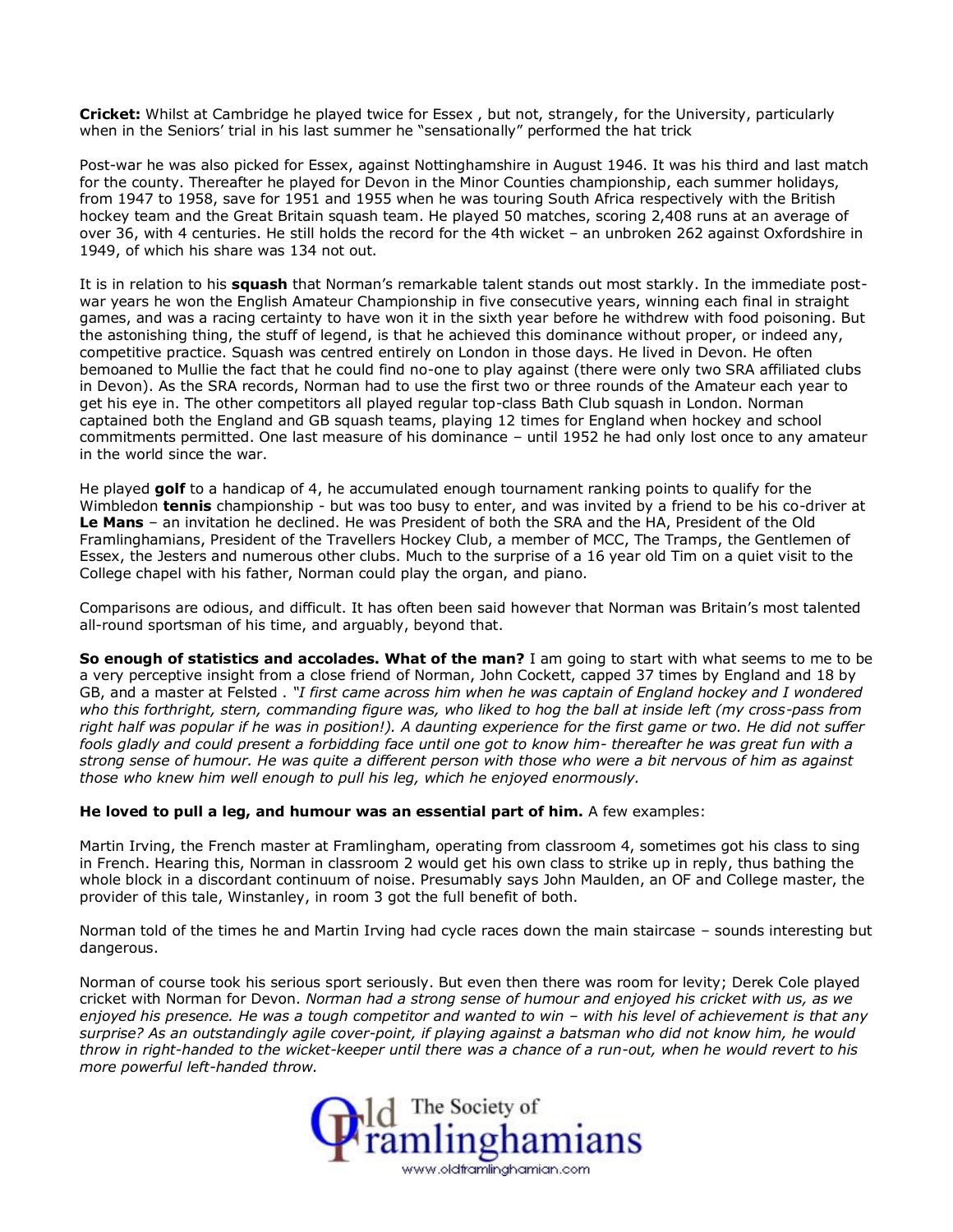This ambi-dextrousness caused some concern to Stuart Mountford when he kept wicket to Norman's bowling for the first time for Devon. *In a county match he warned me as we crossed between overs to watch out for the fourth ball of his next over. I had no idea what was going to happen. He bowled the first three with his usual left-arm spin and then without telling the batsman, or the umpire, or me, delivered the fourth as a medium pace right-arm seamer.*

Mountford ended his letter by saying Norman was a wonderful person. So it is safe to assume that Norman's quip to his Devon team-mates, when he returned to the pavilion after scoring a breezy 103 minute century, was not taken too seriously, *if any of you lot could bat I would have made a lot more.* 

#### **Norman's famous impartiality when "his boys" were playing.**

John Maulden recalls Norman's Monday morning report to the Common Room of Saturday's match at Gresham's: *Norman: We were all over them. Curious member of Common Room: What was the score Norman? Norman: 4-1 to them.*

Other side's posh umpire, with blazer and badge, at other end blows his whistle for a foul in Norman's circle in favour of the opposition. Norman, incandescent, afterwards in the Common Room: *" and the ruddy man had white gloves into the bargain.....!*

John Cockett recalls a needle match between his team from Felsted and Framlingham, umpired by a neutral umpire hired by John Cockett at one end, and by Norman at the other:

*"The Framlingham right wing lost control of the ball, nudged it forward obviously with his foot and continued on his way right under Norman's nose, with me standing on the touchline immediately behind him. No whistle. I challenged Norman after the game about this incident – to which he replied 'advantage, old boy, advantage'. "*

*"We were also opposing masters in charge of squash, and gave a demonstration (or he did) after the hockey match, which consisted of me running like the proverbial blue-bottomed fly and him standing in the middle shouting 'run, boy, run!' Long after his retirement from the game he was still a phenomenon. No wonder he could hardly walk in later life."*

**If you feel that this is getting too reverential**, and that I am forgetting my brief to be irreverent, here is a story to restore the balance:

On 26th February 1950 Norman had been selected to play hockey in Bournemouth that day and drove to the game with the heavily pregnant Mullie, and with 7 year-old Tony. Mullie realized, as Norman drove them from Lyme Regis to Bournemouth, that she was about to give birth. She had made all the arrangements for the birth to take place at Lyme Regis Cottage Hospital. Norman told her not to worry, giving birth was as easy as shelling peas (he obviously being an expert in the topic), and he could easily drop her off at a hospital, in Bournemouth, near to the hockey ground. Mullie, whose 64 years of saintly support for her husband was then only in its tenth year, put her foot down, figuratively. She had booked Lyme Regis and that was where she was going to give birth. Norman at this point realized that this was a matter of some importance to his wife and duly altered course for the designated destination. Once Mullie was safely ensconsed Norman affectionately kissed her and, you have guessed it, set off for his hockey match, returning later to greet the newly-born Tim..

#### **A talented person can be annoying to ordinary mortals:**

In 1959 a new boarding house, Moreau House, was opened. Bob Gillett, the new housemaster, proudly unveiled a small croquet lawn alongside the new building. He held Norman's sporting prowess in great regard. He invited Norman to strike the first ball to mark the opening of the lawn. Norman, claiming he had never picked up a croquet mallet before, took aim and struck the ball clean through not just the first hoop but the second as well. Bob Gillett's reaction of praise and disgust in equal measure will evoke sympathy in those of us who have experienced the frustration felt by ordinary mortals when they find their honest toil eclipsed by casual genius.

Mullie knows that feeling. She recalls a badminton doubles game in which she was playing. Norman arrived and insisted on *"just trying a few shots"* with her racket. He proceeded to strike winners from all over the court until Mullie in desperation demanded the return of her racket and the resumption of normal service.

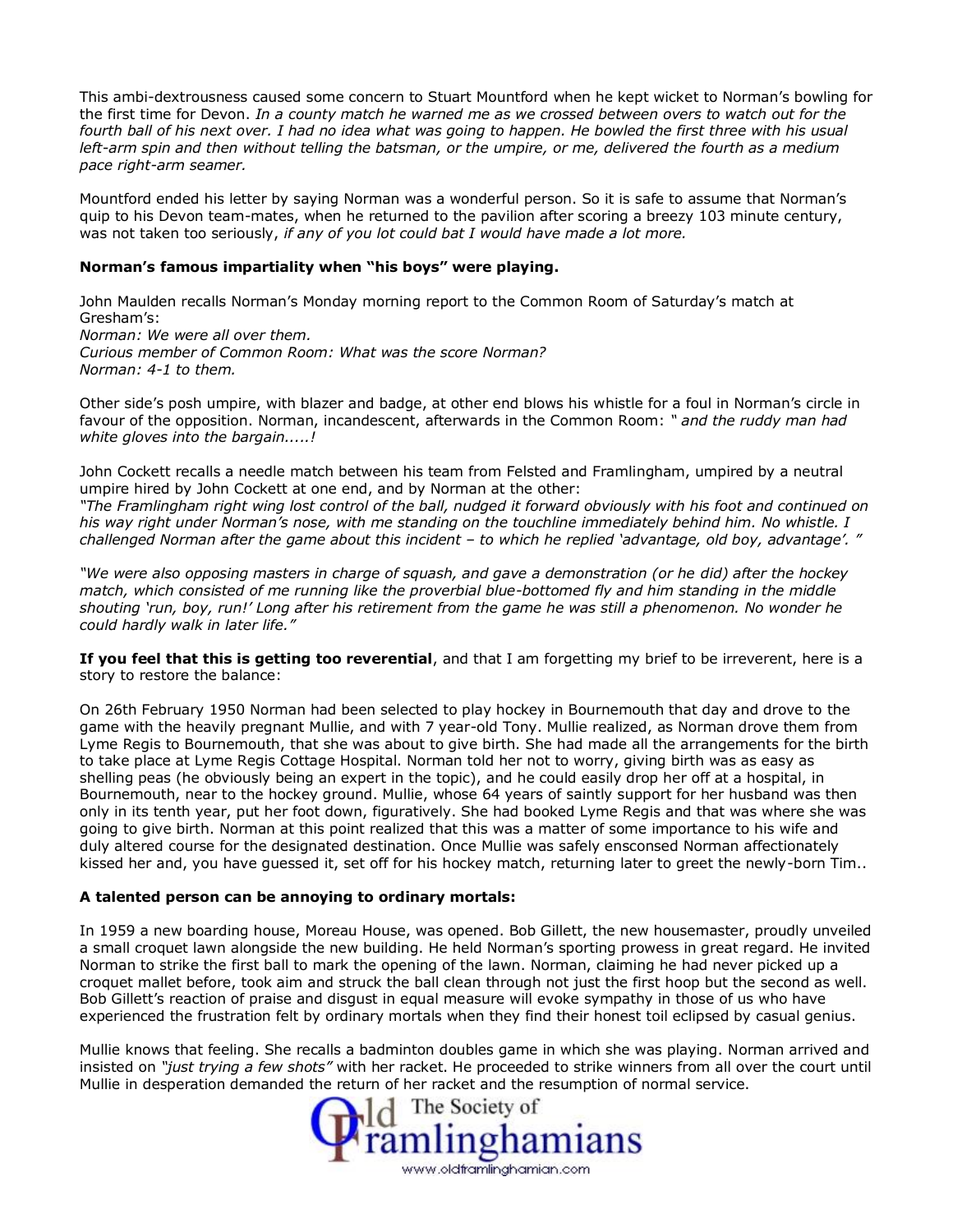Talking of annoyance, I wonder what other members of staff felt at the fact that Norman had his own trademark grace when he was on duty at mealtimes. When 'Benedicus benedicat' would ring out across a crowded dining room we all knew who was in charge.

**Single-mindedness.** This probably fits with the will to win, tenacity, and sheer bloody-minded determination which drove Norman. He would not rest until he had achieved what he had set his sights on. If he was trying to get fit he would not stop until he was super-fit. If he was playing he would give everything he had to win. He always gave a good account of himself – there could be no half-way house, and second best would not do. One or two examples:

First about fitness. Ian Foster, an OF of the late 40s and early 50s:*" We devised a bet that after first eleven hockey practices on the Back, Norman could not beat us running around the perimeter of the pitch. His handicap was that as he finished each lap another of us, fresh, would start against him. We put our best runner as last man, in the hope that Norman would have tired by then and would lose the bet. We were of course all pretty fit, but we never won the bet."* 

Mullie recalls Norman running 20 times round the hockey pitch at Allhallows – if there was no-one he could play squash with he might as well get fit. He hardly drank, smoked only an occasional pipe and weighed a slight 9stone 8 lbs for his 5 feet 10 and a half frame.

Second determination: Stuart Mountford the Devon wicket-keeper recalls Devon following on in a hopeless situation. Norman told him he was going to score a century. I don't need to tell you the end of the tale.

Third the ruthlessness with which he would set out to win. Ian Foster and Humphrey Truman saw Norman play in the first round of the Amateur. He was beating his opponent 9-0, 9-0, 8-0 when the opponent claimed a let. Norman argued long and hard with the marker about the unfairness of this claim for a let. He didn't want to give anything away.

#### **Leadership**

Norman was a natural, a born, leader. The easy manner with which he handled this role was difficult to take by those less-gifted. Perhaps that is why he never became headmaster when he dwarfed much of the landscape around him. Ben Barringer, an OF from the late 50s sent me this last night:

*"He had that impenetrable aura of supreme self confidence and the genuine, effortless charisma of a man who*  knew that he was extraordinary in the true meaning of the word – a man who knew that he had few equals and *even fewer masters in what he excelled at. And if that wasn't enough, he seemed to exude a peculiar magnetism irresistible to schoolboys – a subtle irreverence which took nothing, including himself, particularly seriously. He had that casual attitude to discipline and good behaviour possessed only by those rare men who could produce instant obedience just by their presence. He never shouted - except perhaps to raise that sharp, clear voice by just a fraction which was always more than enough to achieve the desired effect. He never bothered to rebuke or cajole because he assumed that we all knew what was expected of us and if we weren't prepared to apply the necessary effort then we were of no use to him."*

#### **That leads me to Beliefs**

Norman had clear, simple, old-fashioned, Christian beliefs.

He instilled in all of us, even those who didn't encounter him in the classroom but only on the sports pitch, the virtues of discipline, respect, courtesy, and good manners. To be properly turned out, for class or for sport was as important as how well one played. And yet, there was the relaxed attitude referred to.

It was certainly not easy to get him to talk about himself. He was self-assured , confident, almost always in the right, but also modest. He was far too straightforward and blunt for those who failed to spot the twinkle in the eye. He disliked pomposity. He had great charm, and however hard a man he was on the sports field or squash court, he was great company off it. He and Mullie gave generous hospitality at their home to many generations of pupils – see again the website for examples.

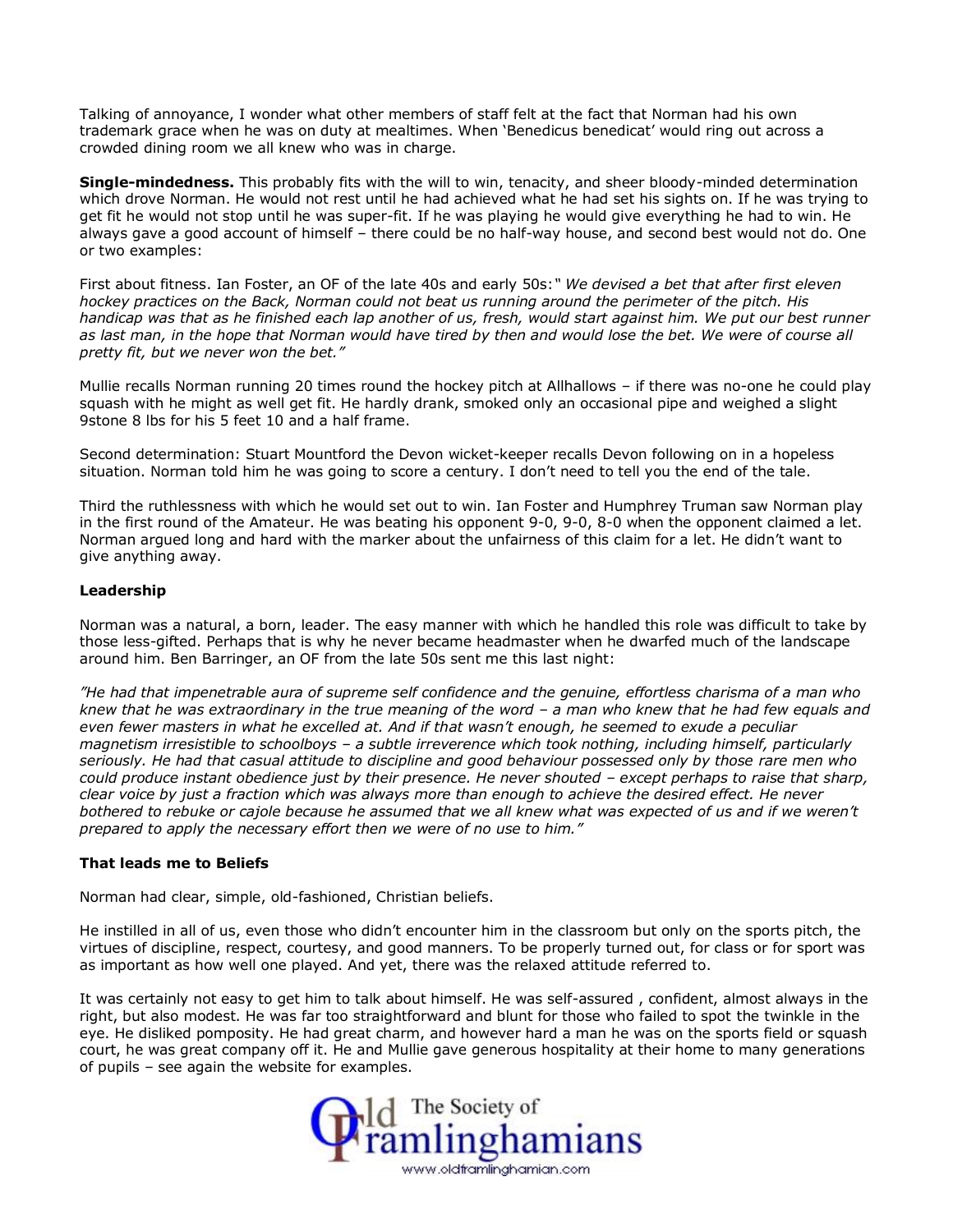Norman played top-class squash until the age of 38, when he was in severe pain from arthritis in the hips, which he tried to combat by attaching a small device around his right thigh and groin which emitted an electronic pulse, which seemed to be of some help in keeping the hip joint mobile. Mullie remembers : *"When Norman arrived home late in the evening after playing squash he hooted the car horn. I opened the garage door, and Norman drove in. He opened the car door, but was rooted, as stiff as a board, to the seat. I had to drag him out of the driver's seat on to the floor, and he was then able to crawl on hands and knees into the house."*

He had four hip replacements, one on the right and three on the left. He used to say that the right one came from a woman, as he had to walk funny on that side.

He was a wreck for many years. He didn't complain, that was not what he believed in. He loved Mullie, knowing he was a *ruddy nuisance* to her, and he loved his boys, his daughters in law and his grandchildren. We all thank you Mullie, the centre, the essence, of Norman's life for those 64 years, for your calm and gentle kindness to all your family, and your utter devotion to Norman.

God broke the mould when he made this man. We won't see his like again.

This is a link to the story on the SOF website at the time of his death <http://www.oldframlinghamian.com/article.php?story=20041212025740616>

Just before Christmas 2008 BBC Essex interviewed Mullie about Norman's career. You can see an article on this at [http://www.bbc.co.uk:80/essex/content/articles/2008/12/18/hockey\\_olympics\\_feature.shtml](http://www.bbc.co.uk/essex/content/articles/2008/12/18/hockey_olympics_feature.shtml) You can listen to the interview, which also includes reflections from Norman Porter here [http://www.bbc.co.uk/essex/realmedia/2008/12/23/hockey\\_1948.ram](http://www.bbc.co.uk/essex/realmedia/2008/12/23/hockey_1948.ram)

### **See below a great selection of additional photos**

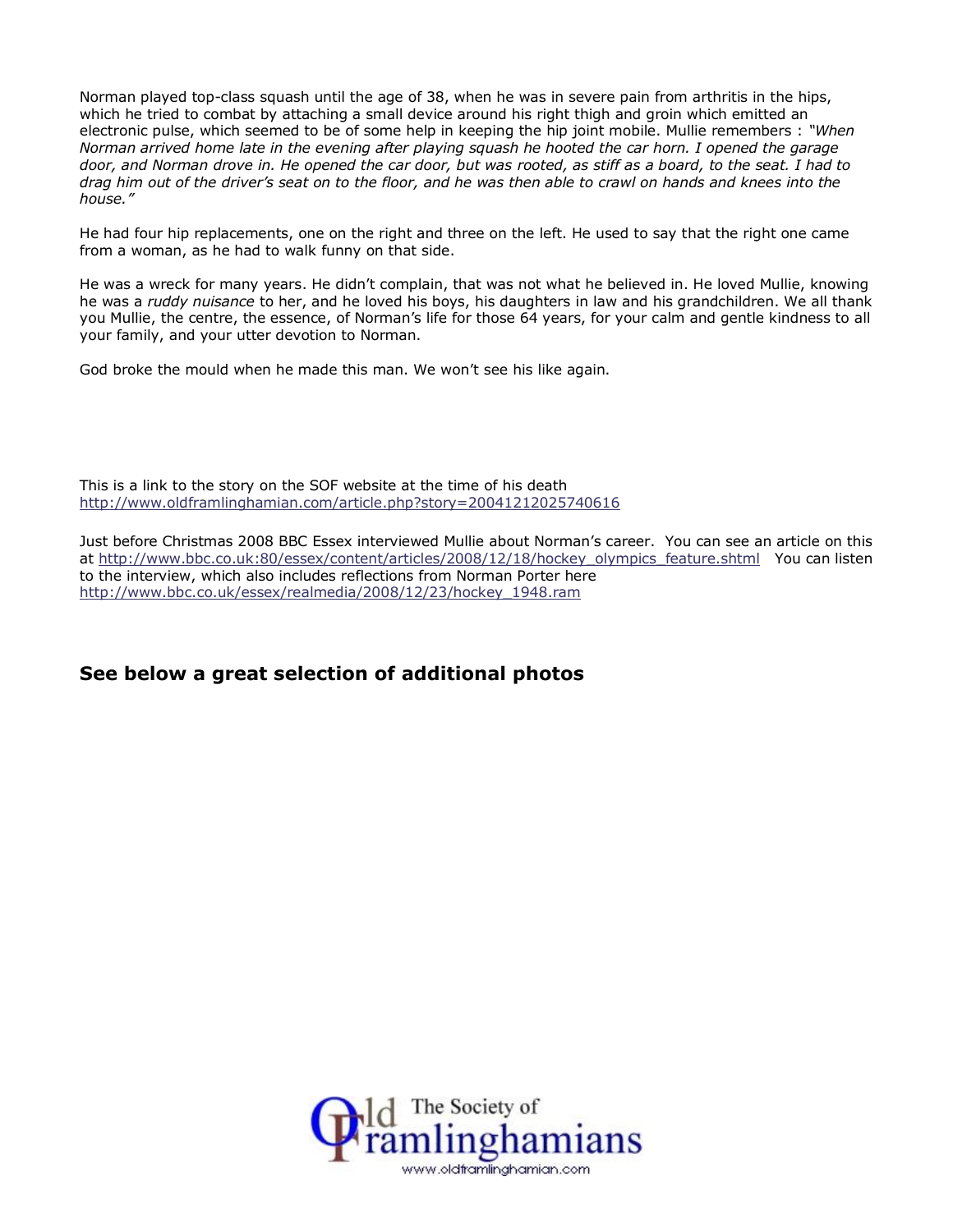## **OLYMPIC GAMES 1948**













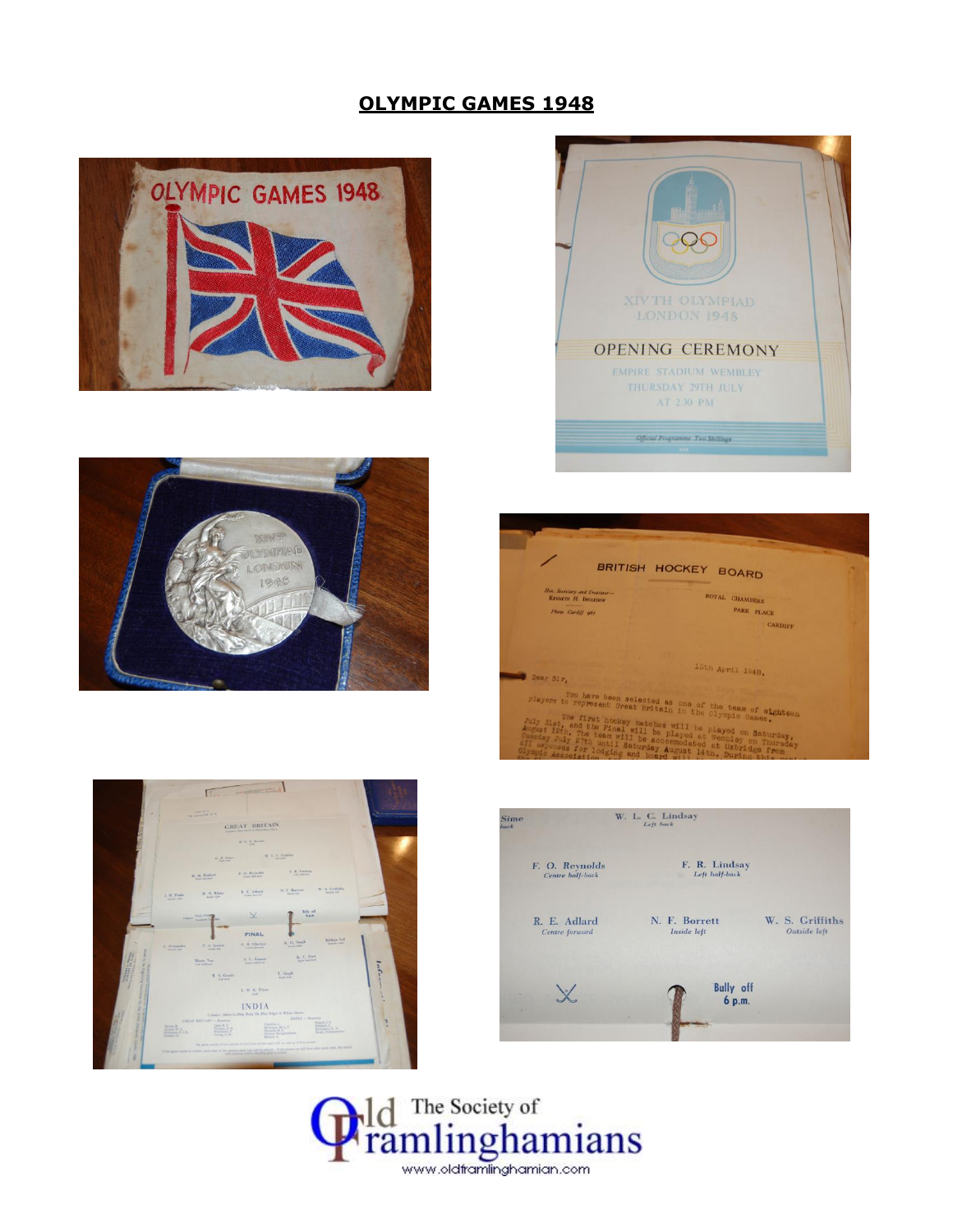

| yet been seriously extended.<br>They are improving rapidly<br>and, when really extended, as<br>they will be to-night, may well<br>surpass previous performances.                                                                                                                                                                                                                                                                                                                                                                                                                                                                        |
|-----------------------------------------------------------------------------------------------------------------------------------------------------------------------------------------------------------------------------------------------------------------------------------------------------------------------------------------------------------------------------------------------------------------------------------------------------------------------------------------------------------------------------------------------------------------------------------------------------------------------------------------|
| Top scorer                                                                                                                                                                                                                                                                                                                                                                                                                                                                                                                                                                                                                              |
| Norman Borrett, the British cap-<br>tain, sets a fine example. Not only<br>does he make innumerable open-<br>ings in midfield, but he is our most<br>dangerous forward. He has scored<br>ten of Britain's present total of 19<br>goals. Borrett, a schoolmaster at<br>All Hallows, is also our amateur<br>squash rackets champion.<br>Both teams are confident; but<br>the heavy rain of the last few<br>days must work in our favour.<br>since we are accustomed to soft<br>pitches, whereas the Pakistanis<br>play a game better suited to the<br>hard, fast surfaces natural in<br>their own country.<br>There is a good chance of a |
| British win.                                                                                                                                                                                                                                                                                                                                                                                                                                                                                                                                                                                                                            |

# **HOCKEY**

Great Britain played brilliant hockey at Chiswick last night against the United States, and after leading by four goals at half-time eventually ran out winners by 11 goals to none. The United States goalkeeper made many good saves, but the side was outclassed by the speed and stick-work of the British team. Goals were scored by Borrett (6), Adlard (2), White, Peake, and Reynolds.





www.oldframlinghamian.com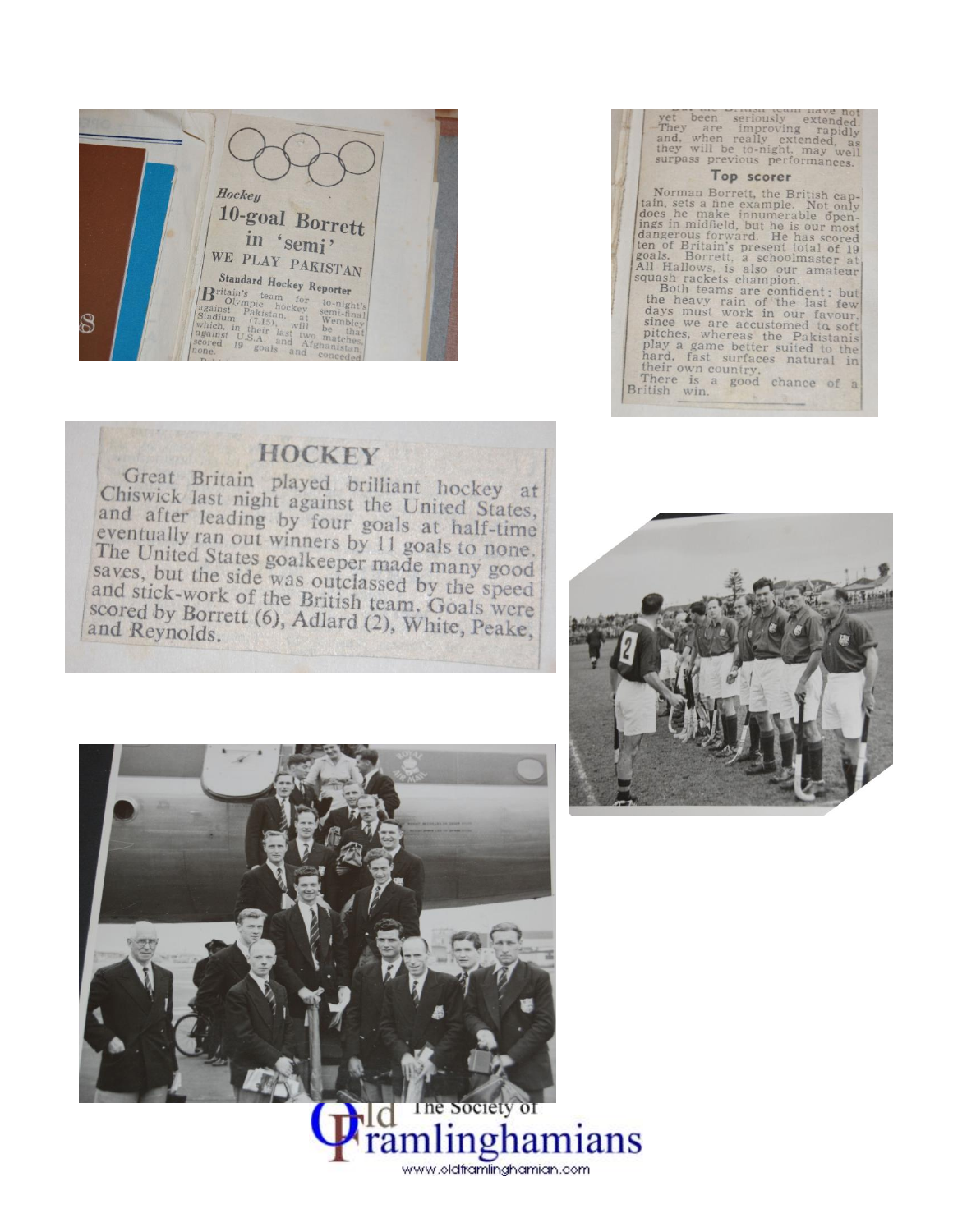## **SQUASH**